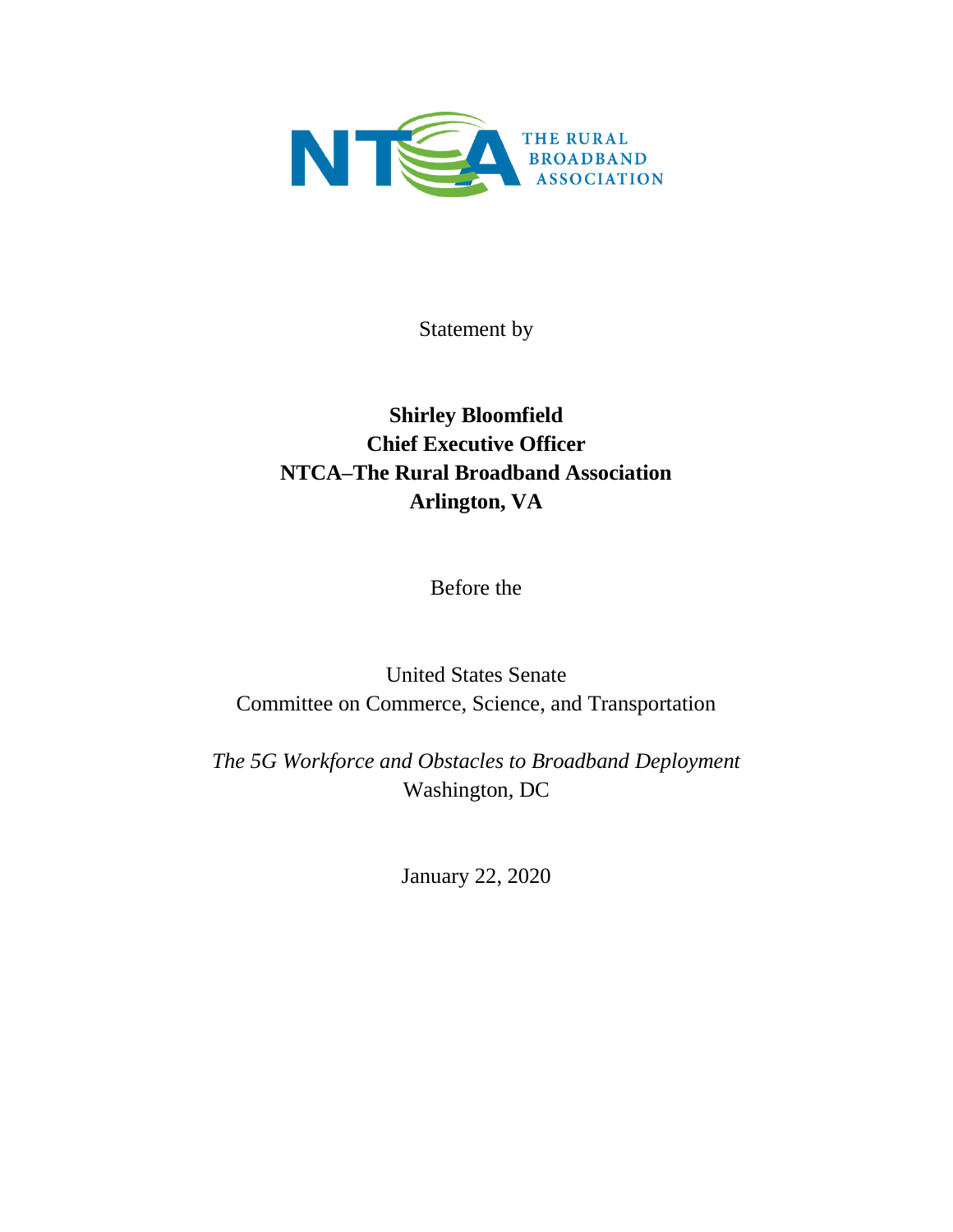## **INTRODUCTION AND BACKGROUND**

Chairman Wicker, Ranking Member Cantwell, and members of the Committee, thank you for this opportunity to testify today to discuss continued obstacles for broadband deployment and the need for a strong workforce to build out the next generation of broadband networks across America.

I am Shirley Bloomfield, CEO of NTCA–The Rural Broadband Association, which represents approximately 850 small businesses deploying broadband infrastructure in 46 states.

These cooperatives and small commercial companies serve the most rural parts of the United States, reaching areas that contain less than five percent of the U.S. population, but which are spread across more than 35 percent of the U.S. landmass, or roughly seven subscribers per square mile.

So how do we overcome the challenges of distance and density to deploy and sustain rural broadband? In the first instance, you need a business case to even consider deploying rural broadband. Questions related to deployment obstacles are important, of course – but if you can't afford to deploy the network at all, those questions never come into play.

The economics of broadband are difficult, if not impossible, in many rural markets. The rates that rural consumers pay are rarely sufficient to cover even the costs of operating in rural areas, much less the large capital expenditures required to deploy broadband in rural America.

That's why ongoing support from the High-Cost Universal Service Fund program overseen by the FCC is critical to making a business case for rural broadband, both now and into the foreseeable future. NTCA is supportive of the work that Congress and the FCC has accomplished over the past several years on rural broadband, including this Committee's work on the *Broadband DATA Act* and the FCC's recently released *Rural Digital Opportunity Fund Order*, which will be voted on by the FCC next week and aims to distribute over \$20 billion in High Cost USF support to over ten years. Your work on these important items is essential to build the business case for small providers to deploy and then continue to operate and deliver affordable services in rural areas.

The High-Cost Program supports the fixed rural broadband networks that play an essential role in the provision of mobile wireless service. Indeed, to deliver on the greatest promise of 5G, fiber will need to be installed to small cells or towers which must be located very close to the user. But in rural America specifically, where customer density is often measured in miles rather than feet, it will take unprecedented investment in fiber to deliver 5G capabilities. In fact, a technical paper released last year found that deploying 5G-capable networks to such rural areas could be nearly the equivalent of simply providing fiber to the home, especially if using the spectrum bands that promise the highest level of 5G service and speed.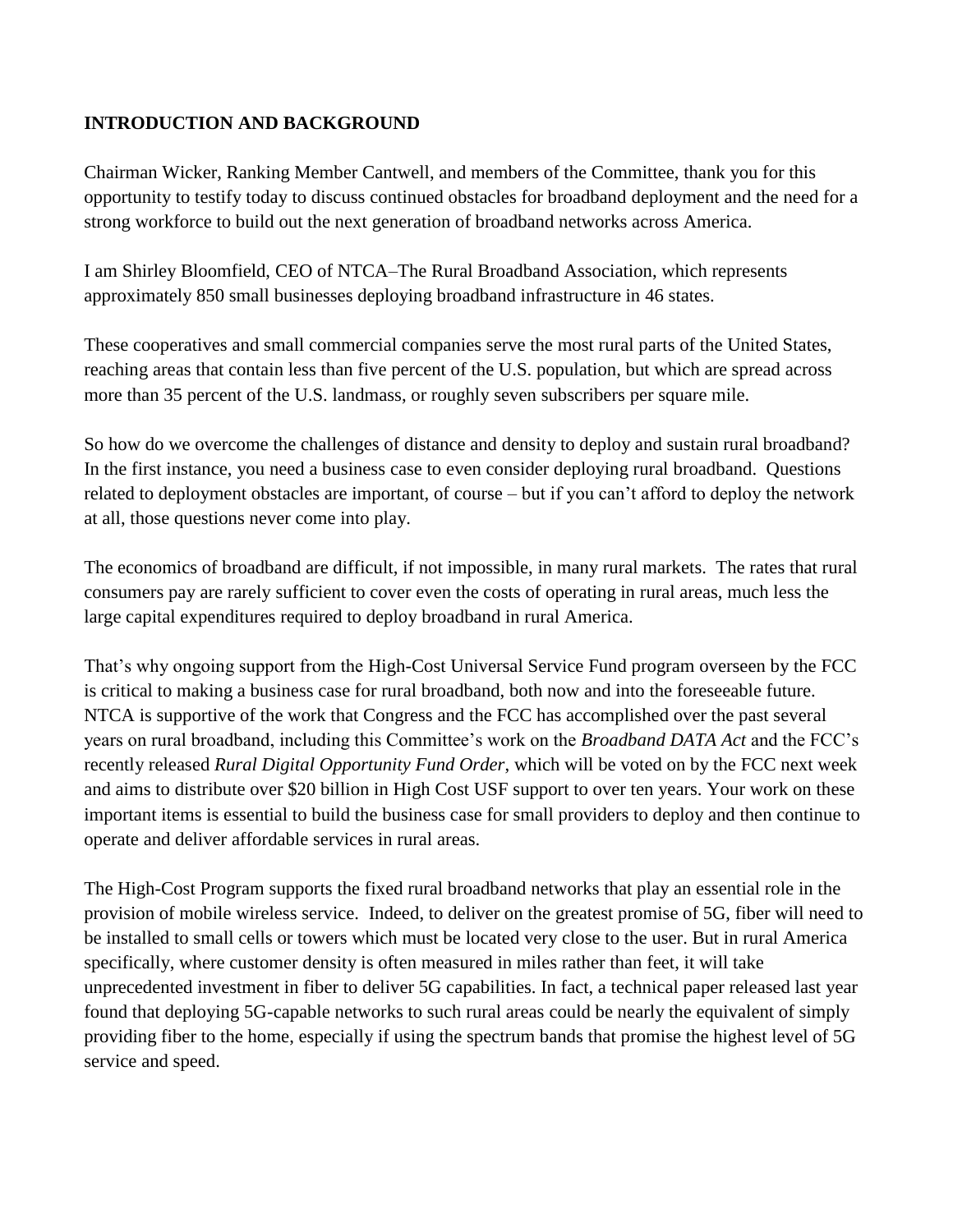With this as backdrop, Congress should therefore implement and promote policies that will advance *both* the future of 5G wireless technology *and* the fiber networks needed to connect thousands of "small" cells" and otherwise respond to consumer and business demands. For rural consumers to have a broadband experience reasonably comparable to that in urban America as the statutory mandate for universal service dictates, we must enable and support deployment of both fixed and mobile broadband networks. At bottom "wireless needs wires" – or, these days, "5G needs fiber" – if we are to ensure sufficient broadband access in rural America.

## **HOW PERMITTING REFORMS CAN HELP OVERCOME DIGITAL DIVIDES**

Once the business case for rural broadband network deployment has been made in the first instance, we must address significant barriers to deployment. One outstanding obstacle to broadband deployment continues to be obtaining reasonable and timely access to rights-of-way on federal lands. NTCA and its members recognize the need to protect our nation's natural resources, and appropriate, well-designed permitting processes are a necessary part of such protection. However, we believe these goals can be achieved without the significant deployment delays that providers currently experience.

Smaller providers like those in NTCA's membership have neither the staff nor the resources to navigate complex regulatory structures for securing the permits needed to deploy broadband networks over vast rural expanses. For companies and cooperatives with an average of approximately 25 employees, time and money spent on permitting delays translates to time and money not spent building broadband.

In South Dakota, for example, a small, rural provider's multimillion-dollar fiber deployment requiring U.S. Forest Service approval confronted permitting delays that put completion of the construction project on hold for more than a year.

We believe sensible reforms such as harmonizing agency applications, increasing staffing in local offices for permitting, and providing a categorical exclusion for the installation of communications infrastructure on previously disturbed federal lands would improve broadband deployment speeds without harming the environment. While legislation has attempted to take this on in the past, it has focused largely on facility deployment for mobile wireless services – but as noted above, these wireless networks require robust wired backhaul to realize their full potential, which means we need greater focus on harmonizing and rationalizing permitting rules related to deployment of fiber networks as well.

Another example of a deployment barrier is the process for constructing broadband networks across or within railroad rights-of-way. In Missouri, one NTCA member waited seven months and spent roughly \$50,000 for rights-of-way across just three railroads; these were not the costs of construction – this sum represents just the fees and the resources required for railroad right-of-way approval. In some parts of the country, such delays can push construction into the winter months, when boring into the ground is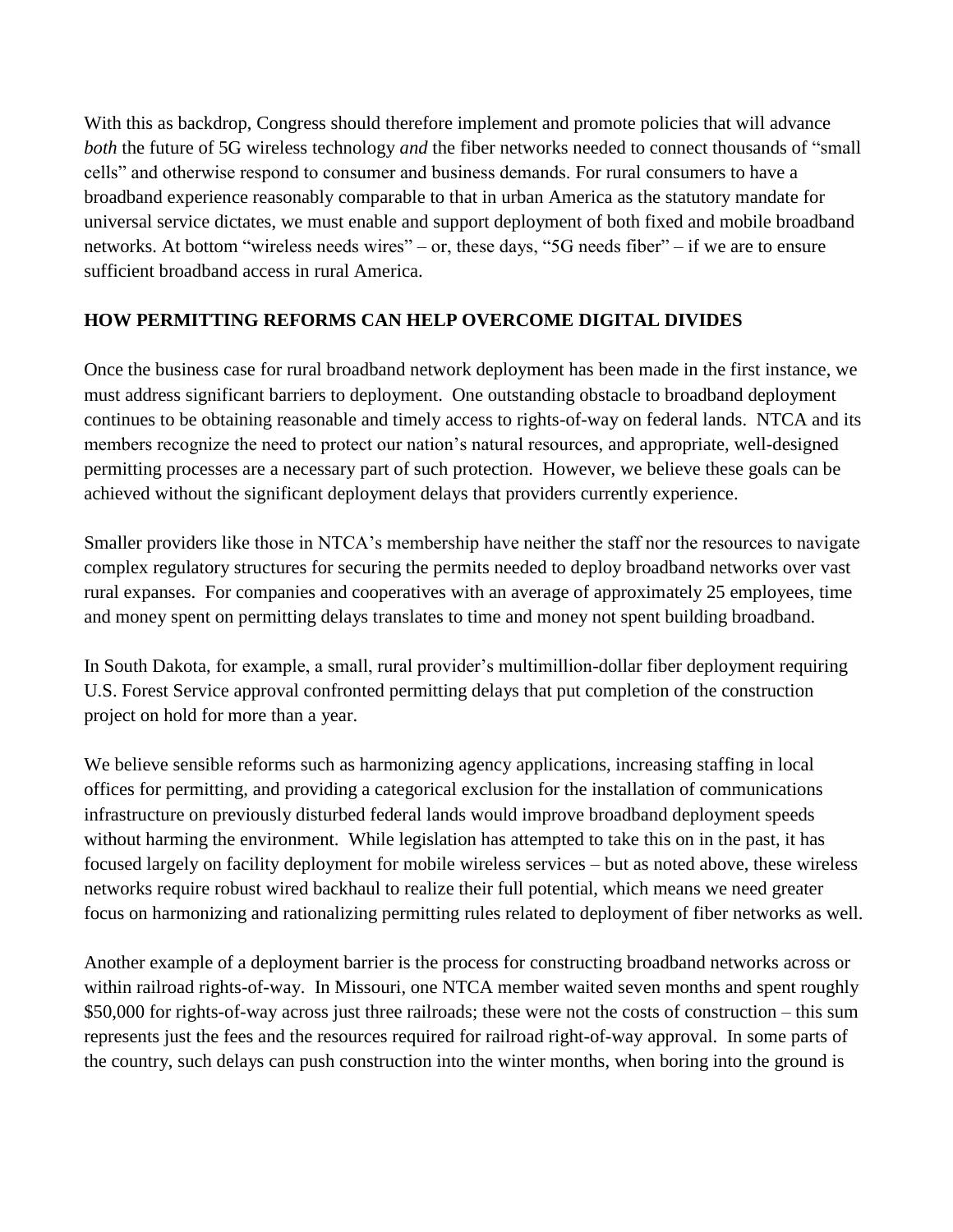not possible. A delay of a few months then becomes a one-year or longer delay, as crews wait for the ground to thaw and soften.

Further, the "fees" are often for boring beneath a railroad track where the railroad crossing intersects state highways. In such cases, the fiber installed under the railroad does *not* touch railroad property on either side of the track and the work is completed by the broadband provider in a few hours.

Several states have recognized these issues and made efforts to address these concerns by capping railroad crossing fees. Unfortunately, in these states, members are now reporting increased "safety" or "observation" fees, which appears to serve as an offset for crossing fees and an end-run around the caps. To be clear, this is not to say that those installing networks should be given free access to railroad rightsof-way, but common-sense rules of the road are needed to ensure we can continue the work of delivering broadband to those currently on the wrong side of the digital divide.

The examples described above highlight the continued need for sensible reform of permitting procedures to ensure greater efficiency and timeliness in the process, especially when the work involves replacing or upgrading facilities in existing rights-of-way.

Finally, I would like to briefly mention the impact of "one-touch-make-ready" poles on deployment of broadband networks in rural America – and this segues into a discussion of workforce development.

In 2018, the FCC updated its pole attachment access rules. This included adoption of a new "one-touchmake-ready" (OTMR) regime under which a new attacher may opt to perform all work to prepare a pole for a new attachment.

NTCA members seeking to invoke this new rule report a common barrier in the lack of properly trained staff or outside contractors qualified and available to perform the work. Even when the process for invoking one-touch-make-ready is complete such that work can begin, the lack of qualified staff can act as another barrier to timely installation of broadband infrastructure. This is one area where focusing on workforce development could help advance broadband deployment, and brings me to a discussion of the workforce issues teed up by the committee in this hearing.

## **A WORKFORCE FOR TOMORROW'S RURAL AMERICA**

As manufacturing, agriculture and other fields are responding to the increasing incorporation of technological development and broadband connectivity into their lines of business, some NTCA members are already working with local schools to train homegrown talent for the innovative careers that did not exist a quarter-century ago but are now among the fastest-growing sectors of job opportunities.